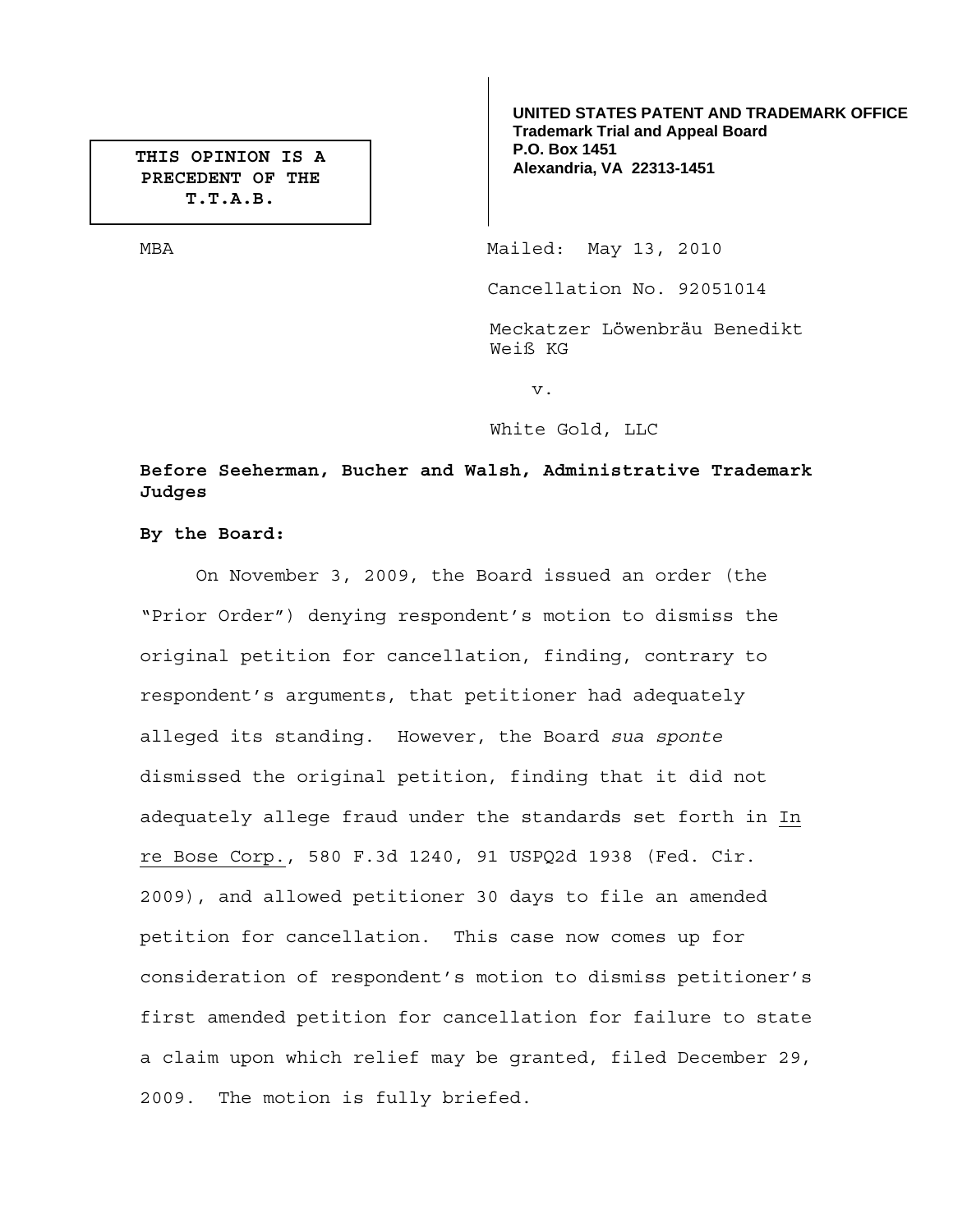## Background

As set forth in the Prior Order, respondent owns registrations of the marks WHITE GOLD in standard characters and WHITE GOLD & Design,<sup>1</sup> both of which are for, *inter alia*, alcoholic beverages (the "Registrations"). Petitioner seeks to cancel the Registrations, alleging in the first amended petition for cancellation that its pending applications to register WEISS-GOLD in standard characters $^2$  and MECKATZER MECKATZER LÖWENBRÄU WEISS GOLD & Design<sup>3</sup> were refused under Section 2(d) based on respondent's Registrations. First Amended Petition for Cancellation ("FAPC") ¶¶ 1-3. Petitioner further alleges that it engaged a private investigator who

> contacted a representative for Respondent and a number of its U.S. distributors and vendors and learned that Respondent is using the WHITE GOLD and WHITE GOLD & Design marks in the United States only in connection with vodka. The investigator further learned

<sup>1</sup> Registration Nos. 3399843 and 3399844, both issued March 18, 2008 from applications filed February 17, 2006, based on dates of first use in commerce of August 2005 for "Aperitifs; orak; brandy; wine; whisky; gin; vodka; prepared alcoholic cocktails; liquers …."

<sup>2</sup> Application Serial No. 79025059, filed April 10, 2006 under Section 66(a) for "Beers, brewed malt-based alcoholic beverages; mineral waters, aerated waters; fruit juices, fruit juices containing crushed fruit, fruit drinks and lemonades or other carbonated soft drinks" and "Alcoholic beverages, namely, potable spirits and liquers." The English translation of "WEISS-GOLD" is "White-gold."

<sup>3</sup> Application Serial No. 79038317, filed February 19, 2007 under Section 66(a) for "Beers; mineral and aerated waters; other non-alcoholic drinks, namely, carbonated beverages, Non-alcoholic punch; fruit drinks and fruit juices …."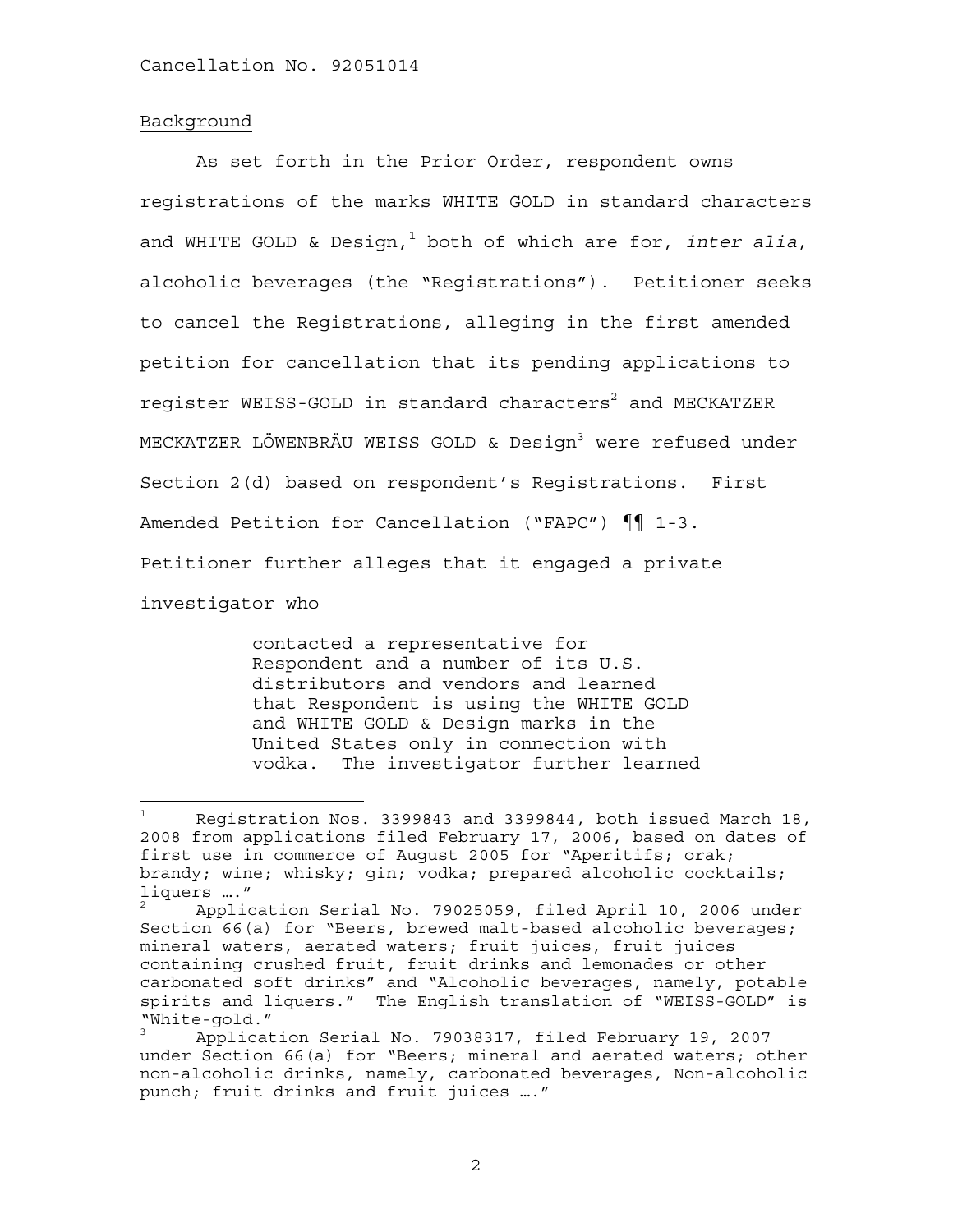that Respondent has never used the WHITE GOLD and WHITE GOLD & Design marks in the United States in connection with any product other than vodka.

Id. ¶ 6. As grounds for cancellation, petitioner again alleges fraud. This time, petitioner specifically alleges "[u]pon information and belief, and upon the results of the investigation" that: (1) at the time it filed Statements of Use in connection with its Registrations, respondent's involved marks "were not in use in connection with all of the goods referenced in the Statements of Use;" id.  $\lbrack \! \lbrack$  7; and (2) "Respondent knowingly made false, material misrepresentations of fact in procuring the Registrations with the intent to defraud the U.S.P.T.O." because "Respondent knew that [its involved marks] were not in use in connection with all of the goods referenced in the Statements of Use at the time the Statements of Use were filed …." Id. ¶ 8.

### Respondent's Motion and Petitioner's Response

Respondent argues that petitioner has not alleged sufficient facts for the Board to "reasonably infer that a specific individual knew of the withheld material information or of the falsity of the material misrepresentation, and withheld or misrepresented this information with a specific intent to deceive the PTO." Respondent further argues that even assuming petitioner's allegations are correct and sufficient, respondent "has not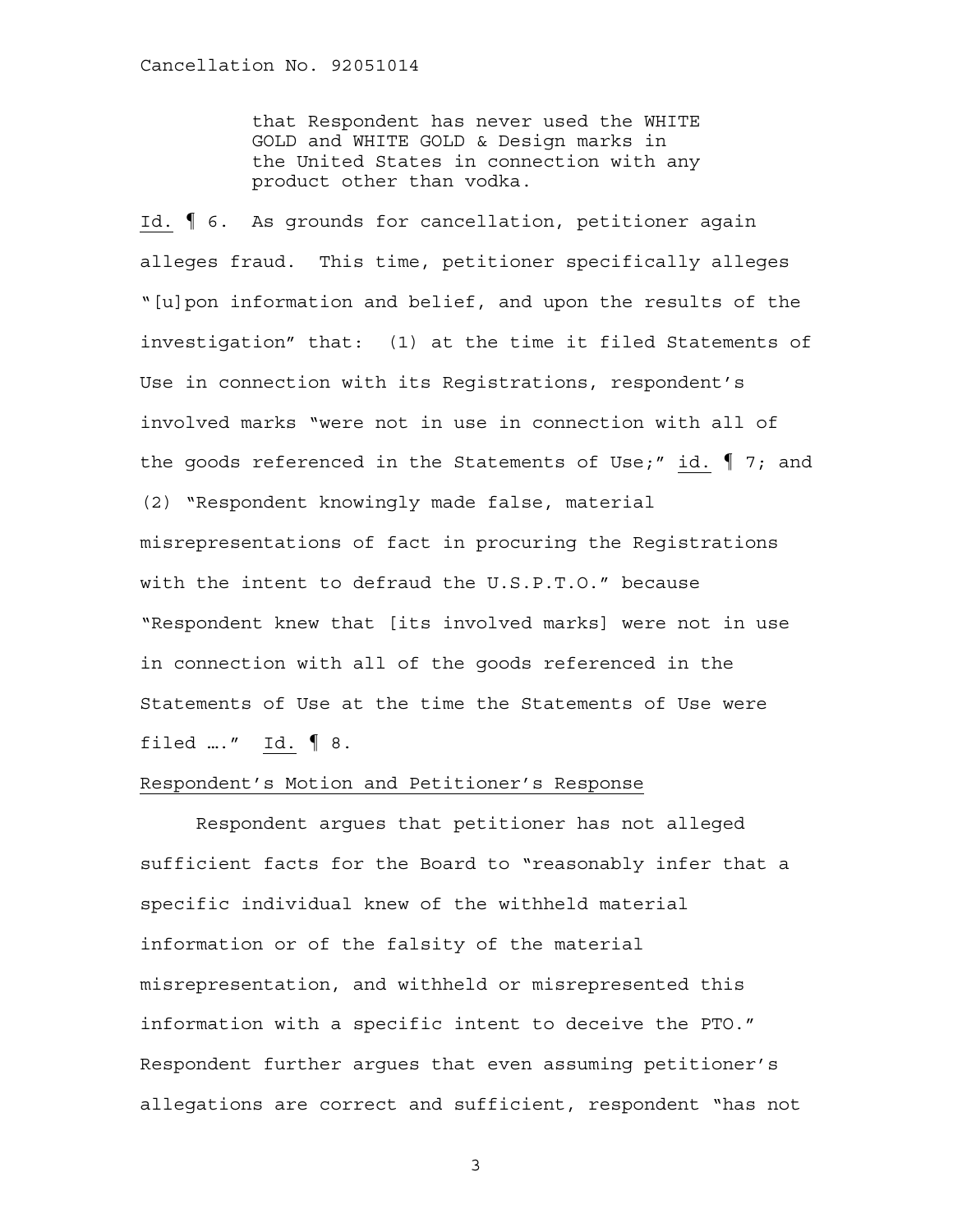obtained a registration to which it would not otherwise be entitled, since Registrant would therefore be entitled to registration at least with respect to vodka …."

In response, petitioner points out that its fraud allegations are not based solely on information and belief, but are based also on its investigation. Furthermore, "Petitioner's pleading of fraud rests on sufficient, specific underlying facts from which the Board may reasonably infer that Respondent acted with the requisite state of mind." Finally, petitioner argues that while In re Bose "clarified" the standards to be applied to fraud claims, it did not change the consequences of fraud when it is proved, i.e. that the fraudulently procured registration should be cancelled in its entirety.

## Decision

The standard governing motions to dismiss under Fed. R. Civ. P. 12(b)(6) is set forth below:

> In order to withstand a motion to dismiss for failure to state a claim, a plaintiff need only allege such facts as would, if proved, establish that (1) the plaintiff has standing to maintain the proceedings, and (2) a valid ground exists for opposing the mark. The pleading must be examined in its entirety, construing the allegations therein liberally, as required by Fed. R. Civ. P. 8(f), to determine whether it contains any allegations which, if proved, would entitle plaintiff to the relief, sought. See Lipton Industries, Inc. v. Ralston Purina Co.*,* 670 F.2d 1024, 213 USPQ 185 (CCPA 1982); Kelly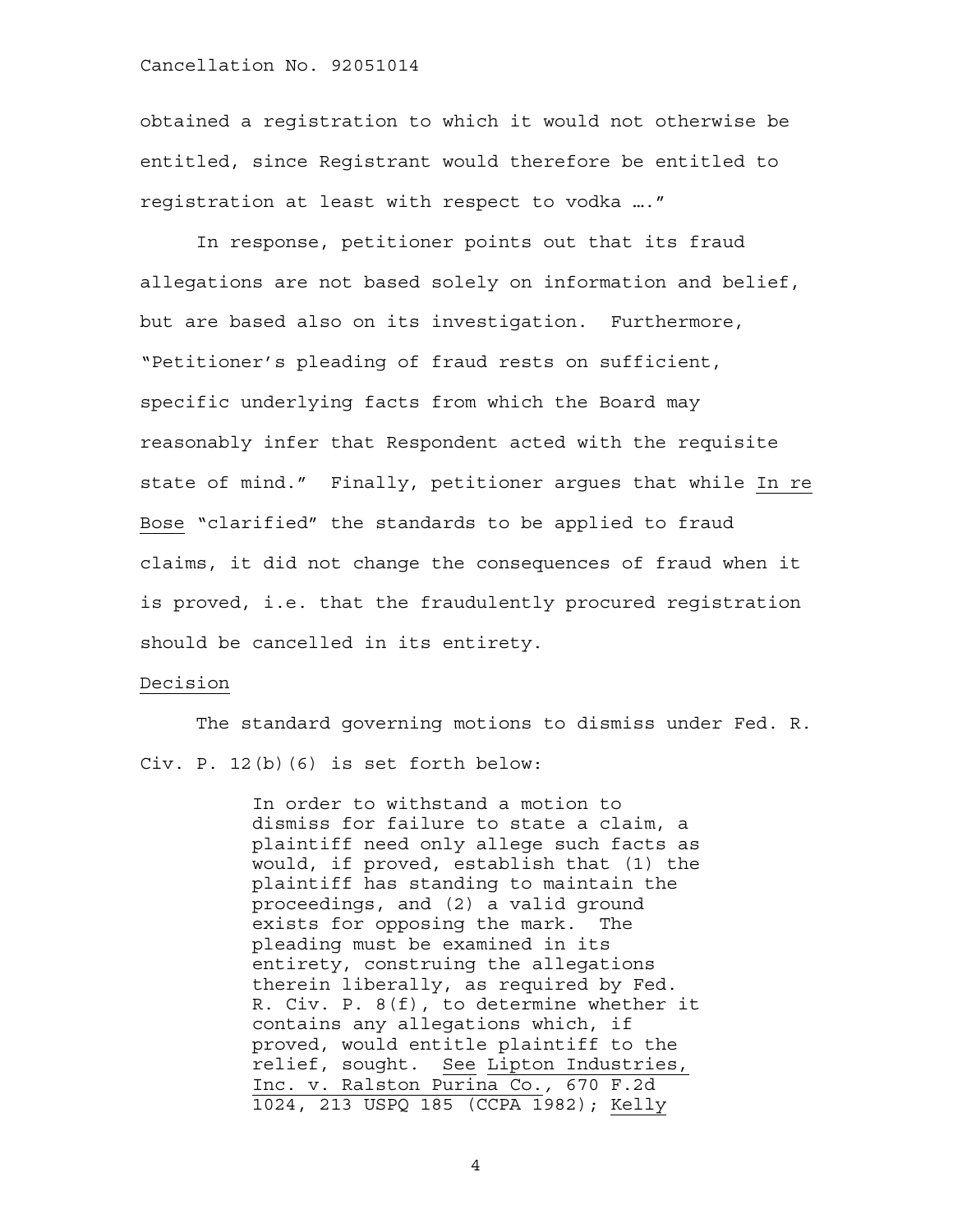Services Inc. v. Greene's Temporaries Inc.*,* 25 USPQ2d 1460 (TTAB 1992)*;* and TBMP §503.02 (2d. ed. rev. 2004). For purposes of determining a motion to dismiss for failure to state a claim upon which relief can be granted, all of plaintiff's well-pleaded allegations must be accepted as true, and the complaint must be construed in the light most favorable to plaintiff. See Advanced Cardiovascular Systems Inc. v. SciMed Life Systems Inc., 988 F.2d 1157, 26 USPQ2d 1038 (Fed. Cir. 1993); see also 5A Wright & Miller, Federal Practice And Procedure: Civil 2d §1357  $(1990)$ . ... The purpose of a Rule 12(b)(6) motion is to challenge "the legal theory of the complaint, not the sufficiency of any evidence that might be adduced" and "to eliminate actions that are fatally flawed in their legal premises and destined to fail …" Advanced Cardiovascular Systems Inc. v. SciMed Life Systems Inc., supra at 26 USPQ2d 1041.

Fair Indigo LLC v. Style Conscience, 85 USPQ2d 1536, 1538 (TTAB 2007); see also, Young v. AGB Corp., 152 F.3d 1377, 47 USPQ2d 1752, 1754 (Fed. Cir. 1998).

 Under this standard, we find that petitioner has sufficiently alleged fraud. Its allegations are not based solely on "information and belief," but are also based on the results of an investigation which, petitioner alleges, revealed that respondent was not using its mark on all of the goods listed in its Statements of Use at the time the Statements of Use were filed. More specifically, petitioner alleges that its investigation revealed that respondent's mark was not used on any of the goods listed in its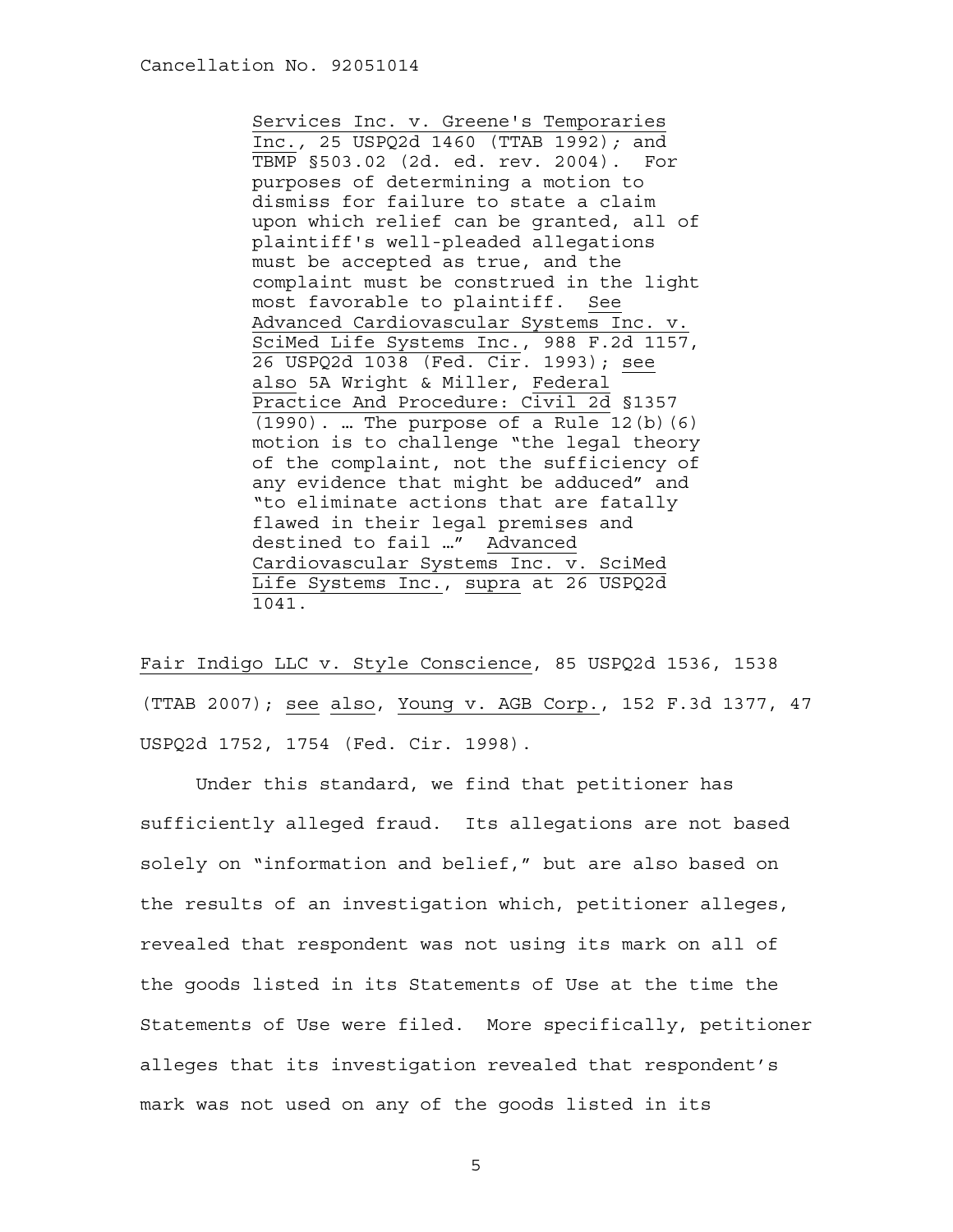Statements of Use, other than vodka. FAPC ¶ 6. Moreover, the FAPC, in contrast to the original petition for cancellation, specifically alleges that "Respondent knowingly made false, material misrepresentations of fact in procuring the Registrations with the intent to defraud the U.S.P.T.O." Id. ¶ 8. These allegations are sufficiently specific and particular under Fed. R. Civ. P. 9(b).

 Respondent's arguments to the contrary are not welltaken. First, the question is not whether petitioner has alleged that a nonparty "specific individual" had the requisite intent, but rather whether petitioner has alleged with particularity that respondent, the defendant and owner of the subject Registrations, had the requisite intent. In re Bose Corp., 580 F.3d 1240, 91 USPQ2d at 1941 ("we hold that a trademark is obtained fraudulently under the Lanham Act only if the applicant or registrant knowingly makes a false, material misrepresentation with the intent to deceive the PTO") (emphasis supplied); Exergen Corp. v. Wal-Mart Stores Inc., 575 F.3d 1312, 91 USPQ2d 1656, 1667 (Fed. Cir. 2009) ("our precedent … requires that the pleadings allege sufficient underlying facts from which a court may reasonably infer that a party acted with the requisite state of mind") (emphasis supplied). We do not read In re Bose as requiring that a party identify a "specific individual" who "knew of the withheld material information or of the falsity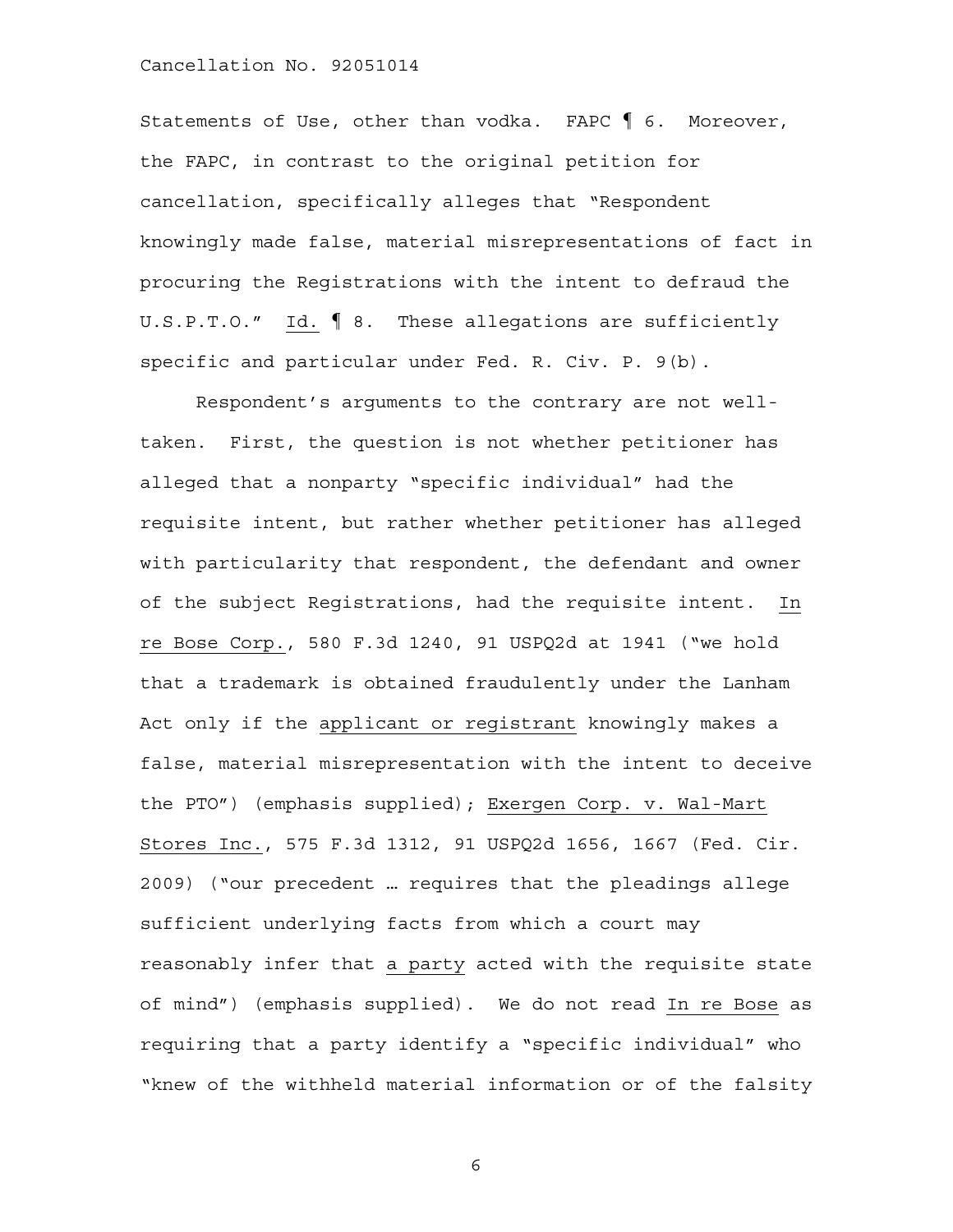of the material misrepresentation, and withheld or misrepresented this information with a specific intent to deceive the PTO," as respondent argues. Second, as petitioner points out, In re Bose did not change the consequences of fraud, when it is proved. A finding of fraud with respect to a particular class of goods or services renders any resulting registration void as to that class. G&W Laboratories Inc. v. GW Pharma Ltd., 89 USPQ2d 1571, 1574 (TTAB 2009). Therefore, if petitioner proves its allegations of fraud, it will also establish that respondent obtained registrations to which it was not otherwise entitled.

#### Conclusion

 For all of these reasons, respondent's motion to dismiss the FAPC is hereby **DENIED**. Respondent is allowed until **June 17, 2010** to file an answer to the FAPC. Proceedings herein are resumed, and discovery, disclosure, conferencing, trial and other dates are reset as follows: Time to Answer **June 17, 2010** Deadline for Discovery Conference **July 17, 2010** Discovery Opens **July 17, 2010** Initial Disclosures Due **August 16, 2010** Expert Disclosures Due<br> **December 14, 2010** Discovery Closes **January 13, 2011** Plaintiff's Pretrial Disclosures **February 27, 2011**